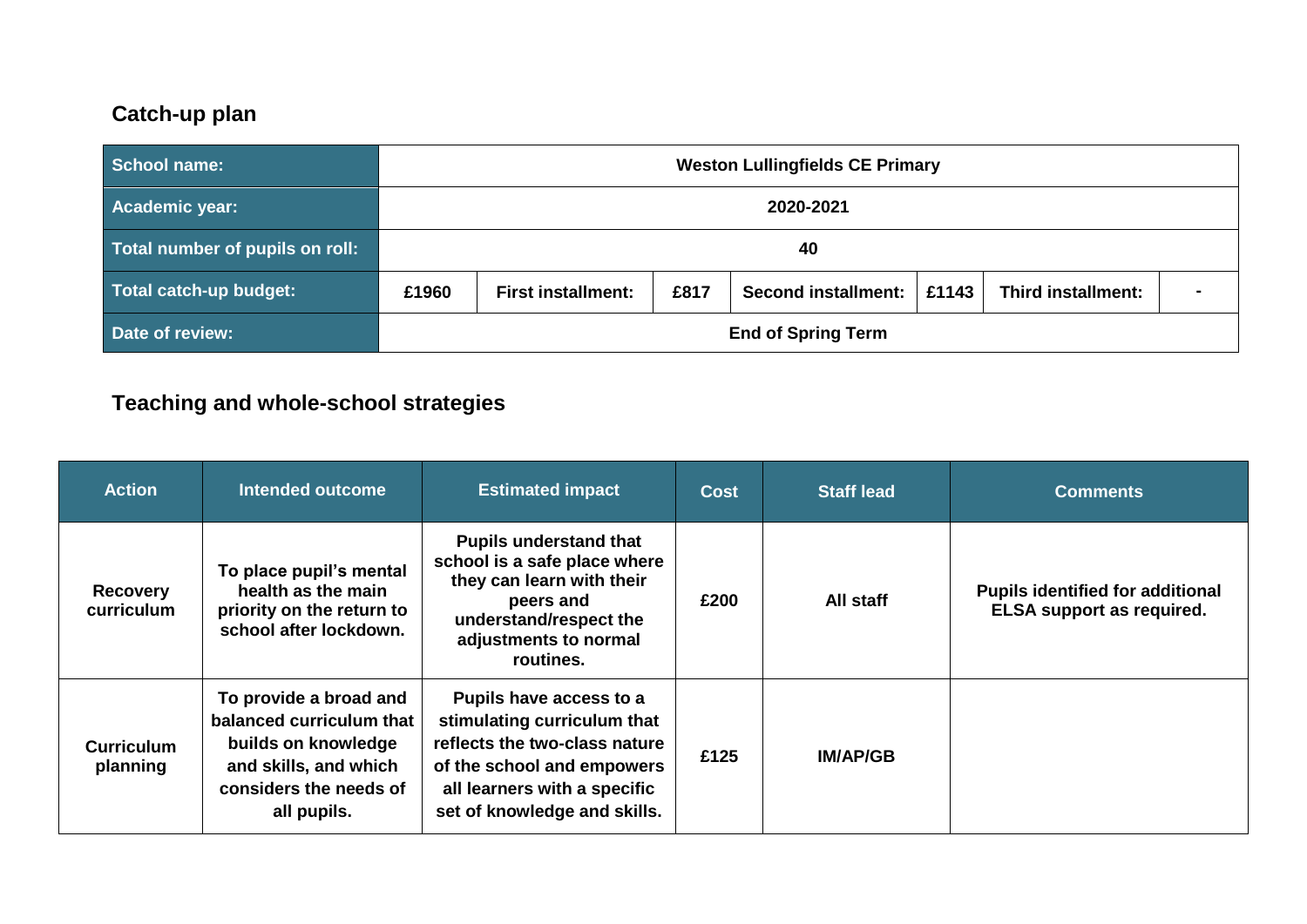| <b>Effective use of</b><br>technology | To ensure that all staff,<br>pupils and<br>parents/carers<br>understand how to use<br>technology to its<br>maximum effectiveness.                                                                                                                                                     | Technology is used as a<br>powerful learning tool both<br>in the classroom and at<br>home by all stake holders. | £125 | <b>IM</b> |  |
|---------------------------------------|---------------------------------------------------------------------------------------------------------------------------------------------------------------------------------------------------------------------------------------------------------------------------------------|-----------------------------------------------------------------------------------------------------------------|------|-----------|--|
| <b>Assessment</b>                     | All pupils are assessed<br>during the initial two<br>weeks of the Autumn<br>Term to gain a clear<br>understanding of their<br>individual starting points<br>for teaching and<br>learning. Pupils<br>continued to be<br>assessed at regular<br>intervals to inform future<br>teaching. | Gaps in learning and<br>misconceptions are<br>identified and addressed<br>quickly and effectively.              | £105 | AP/GB     |  |
| <b>Total spend:</b>                   |                                                                                                                                                                                                                                                                                       |                                                                                                                 | £555 |           |  |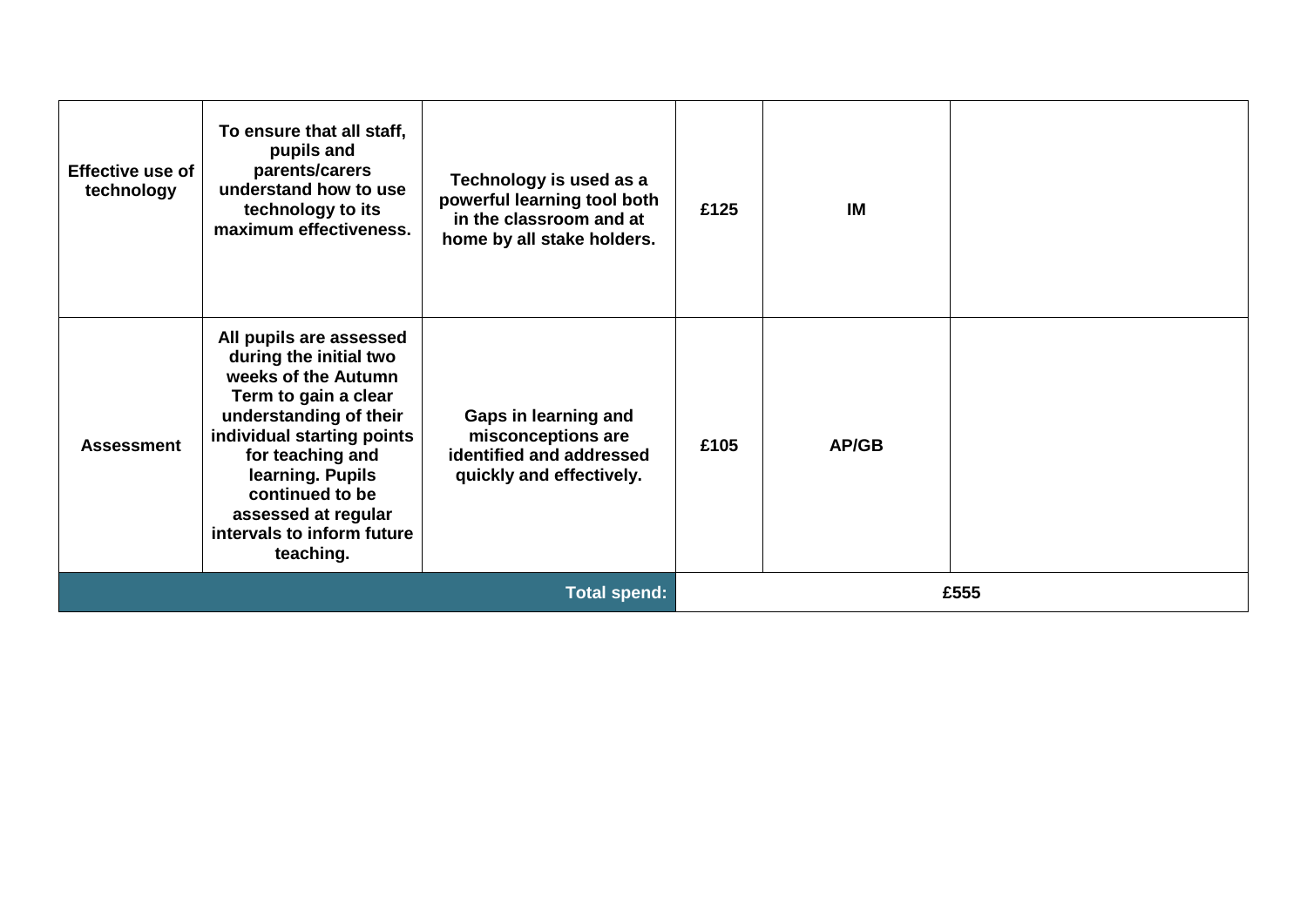## **Targeted support**

| <b>Action</b>                     | <b>Intended outcome</b>                                                                                                                                       | <b>Estimated impact</b>                                                                                                                                       | <b>Cost</b> | <b>Staff lead</b>  | <b>Comments</b>                                                                                                                       |
|-----------------------------------|---------------------------------------------------------------------------------------------------------------------------------------------------------------|---------------------------------------------------------------------------------------------------------------------------------------------------------------|-------------|--------------------|---------------------------------------------------------------------------------------------------------------------------------------|
| <b>Small group</b><br>tuition     | <b>Catch-up sessions</b><br>linked to specific<br>curriculum areas in<br>which pupils would<br>benefit from additional<br>practice and feedback.              | Pupils that need a general<br>boost in specific areas are<br>given the opportunity to<br>accelerate their learning in a<br>small group setting.               | £400        | <b>IM/AP/GB/LW</b> | LW to deliver until the end of<br><b>Autumn Term. HLTA and other</b><br>support staff to be utilized in<br><b>Spring/Summer Term.</b> |
| <b>Intervention</b><br>programmes | To support those<br>children that have fallen<br>behind the furthest with<br>targeted intervention<br>with a particular focus<br>on Y6 maths and<br>literacy. | Children that need the most<br>support in these areas are<br>identified early so that any<br>gaps can be closed as<br>quickly and effectively as<br>possible. | £400        | <b>IM/AP/GB/LW</b> | LW to deliver until the end of<br><b>Autumn Term. HLTA and other</b><br>support staff to be utilized in<br><b>Spring/Summer Term.</b> |
|                                   |                                                                                                                                                               |                                                                                                                                                               | £           |                    |                                                                                                                                       |
| <b>Total spend:</b>               |                                                                                                                                                               |                                                                                                                                                               | £800        |                    |                                                                                                                                       |